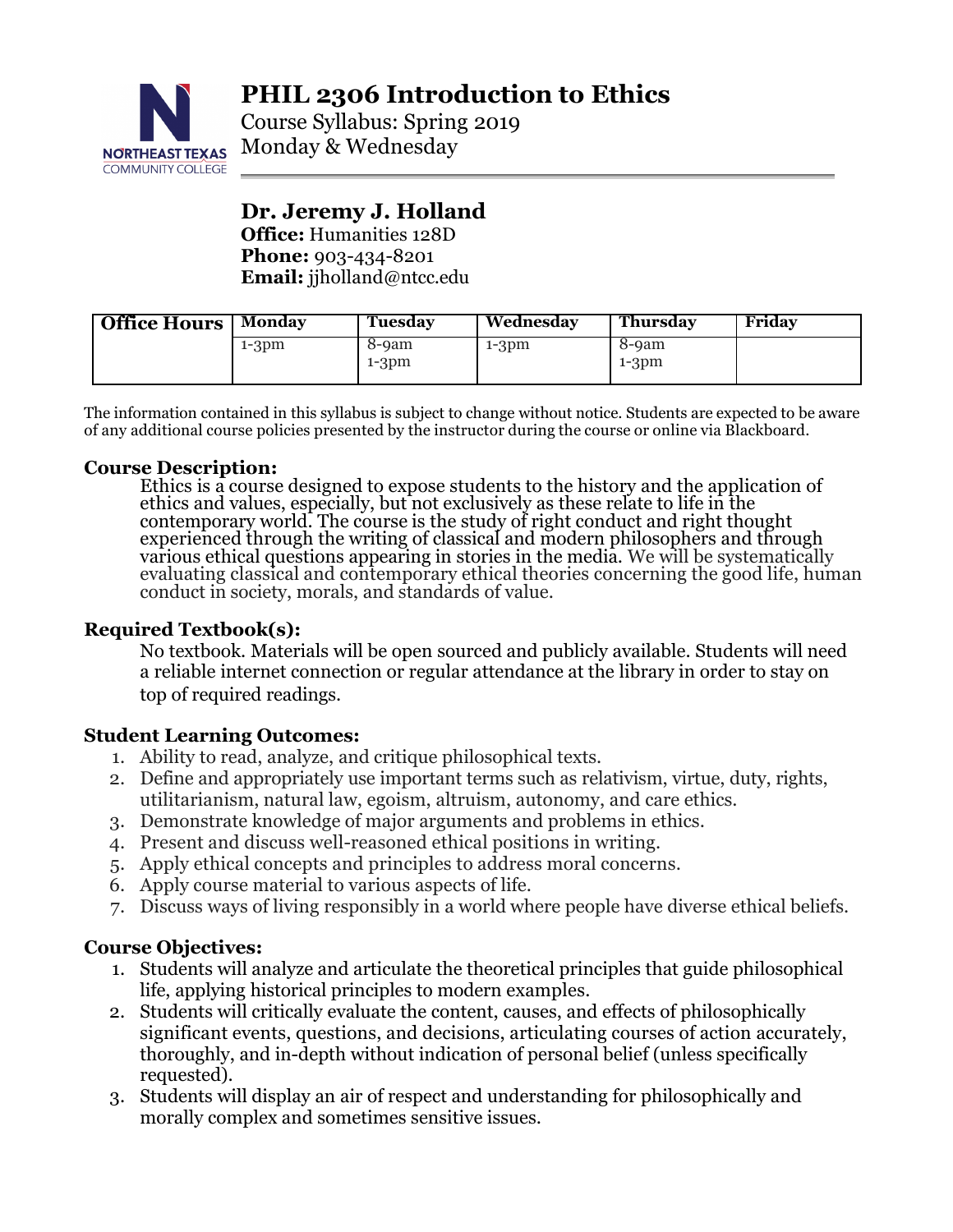4. By analyzing the opposition, students will develop their own philosophical voice, moving beyond simple claims to well-documented, supported arguments.

#### **Lectures & Discussions:**

Lectures and/or discussions will be based on chapters in academic texts and articles.

### **Evaluation/Grading Policy:**

Students will be tested on assigned readings from the text as well as additional materials assigned in class. Your **total grade** will be determined by 5 components:

| Punctuality & Participation | <b>20%</b> |
|-----------------------------|------------|
| Quizzes                     | 15%        |
| <b>Research Report</b>      | 15%        |
| Midterm Exam                | 25%        |
| Final Exam                  | 25%        |

#### **Tests/Exams:**

Two exams will be given (midterm & final). The questions are primarily multiple choice, true/false and short essay. No notes are permitted on exams. Previous arrangements must be made when it is necessary to miss an exam. In the case of an emergency where prior notification is unavailable, students must provide proof of an excused absence in order to make up the test.

### **Student Responsibilities/Expectations:**

Since the lecture-discussion method will be employed in this class, regular attendance is highly encouraged. Students must be present in order to get credit for some in-class assignments. Failure to attend on mandatory attendance days will result in a loss of available points for the activity. If the attendance policy is broken, the instructor will examine the reasons for the student's absences, the student's work in the class, and determine whether it is in the student's best interest to remain in the class. If the student breaks the attendance policy, the instructor may begin withdrawal procedures (up to the college's withdrawal deadline) or may fail the student for the course (after the college's withdrawal deadline has passed). Students are expected to **check weekly** the campus email account and the course Blackboard for any course changes, announcements, and assignments.

#### **Other Course Requirements:**

Since the class is intensely discussion based, students who miss more than **six class periods** will not receive a grade higher than C in this course. If the student misses **more than seven class periods**, then the teacher has the option to drop the student from the course. Additionally, be aware that inappropriate classroom behavior is judged to be a disturbance. The instructor has responsibility for control of the classroom and will take steps to ensure an orderly environment for learning exists unimpeded.

### **NTCC Academic Honesty Statement:**

Students are expected to complete course work in an honest manner, using their intellects and resources designated as allowable by the course instructor. Students are responsible for addressing questions about allowable resources with the course instructor. NTCC upholds the highest standards of academic integrity. This course will follow the NTCC Academic Honesty policy stated in the Student Handbook.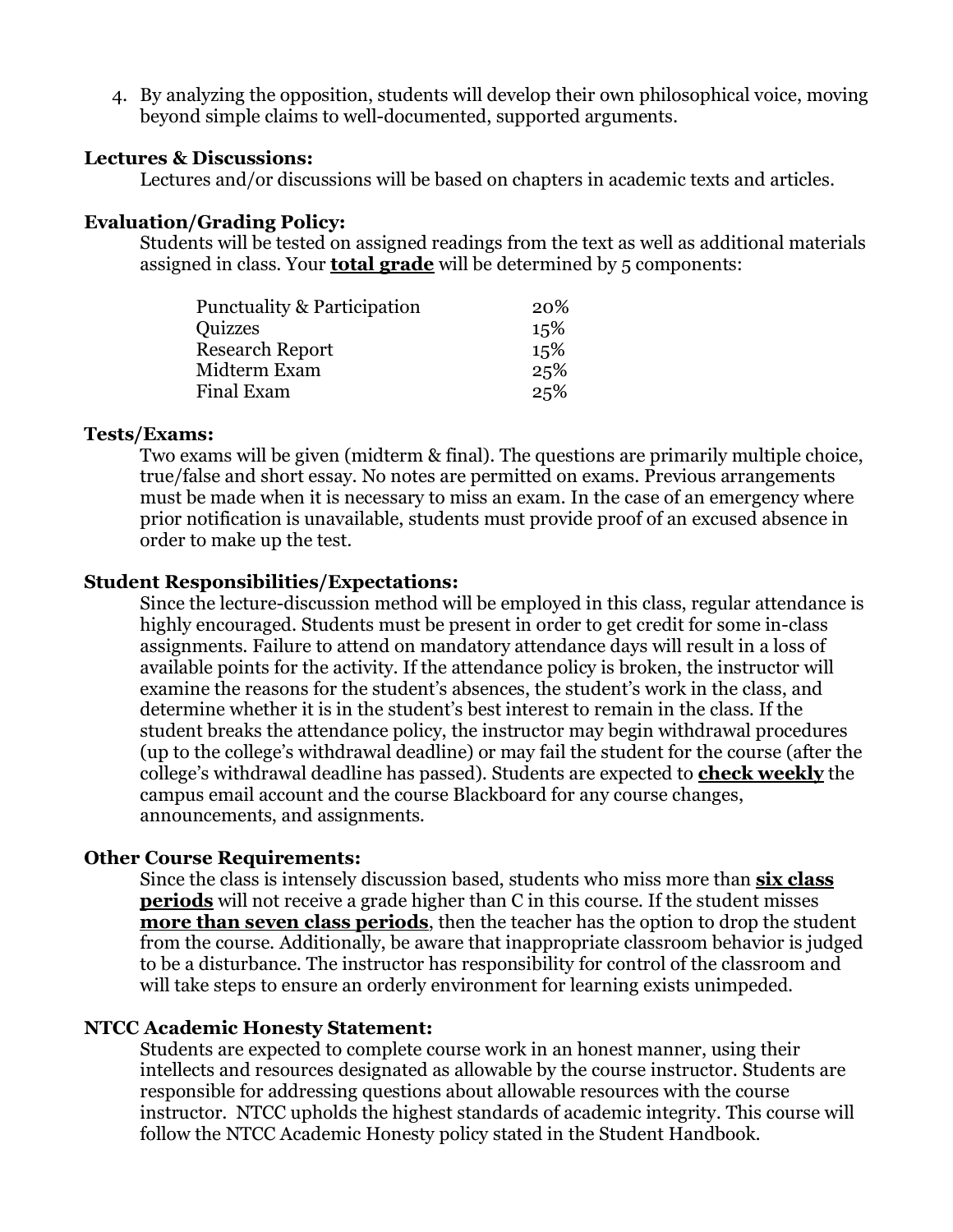#### **Academic Ethics:**

The college expects all students to engage in academic pursuits in a manner that is beyond reproach. Students are expected to maintain complete honesty and integrity in their academic pursuit. Academic dishonesty such as cheating, plagiarism, and collusion is unacceptable and may result in disciplinary action. Refer to the student handbook for more information on this subject.

#### **ADA Statement:**

It is the policy of NTCC to provide reasonable accommodations for qualified individuals who are students with disabilities. This College will adhere to all applicable federal, state, and local laws, regulations, and guidelines with respect to providing reasonable accommodations as required to afford equal educational opportunity. It is the student's responsibility to request accommodations. An appointment can be made with Katherine Belew, Academic Advisor/Coordinator of Special Populations located in the College Connection. She can be reached at 903-434-8218. For more information and to obtain a copy of the Request for Accommodations, please refer to the NTCC website - Special Populations.

### **Family Educational Rights and Privacy Act** (**FERPA**):

The Family Educational Rights and Privacy Act (FERPA) is a federal law that protects the privacy of student education records. The law applies to all schools that receive funds under an applicable program of the U.S. Department of Education. FERPA gives parents certain rights with respect to their children's educational records. These rights transfer to the student when he or she attends a school beyond the high school level. Students to whom the rights have transferred are considered "eligible students." In essence, a parent has no legal right to obtain information concerning the child's college records without the written consent of the student. In compliance with FERPA, information classified as "directory information" may be released to the general public without the written consent of the student unless the student makes a request in writing. Directory information is defined as: the student's name, permanent address and/or local address, telephone listing, dates of attendance, most recent previous education institution attended, other information including major, field of study, degrees, awards received, and participation in officially recognized activities/sports.

### **Recommended Reading(s):**

Stanford Encyclopedia of Philosophy http://plato.stanford.edu/ The Prosblogion http://prosblogion.ektopos.com/ Talking Philosophy http://blog.talkingphilosophy.com/ Philosophy Talk http://www.philosophytalk.org/ Notre Dame Philosophical Reviews https://ndpr.nd.edu/recent-reviews/ Ask Philosophers http://www.askphilosophers.org/ Philosophy Etc. http://www.philosophyetc.net/